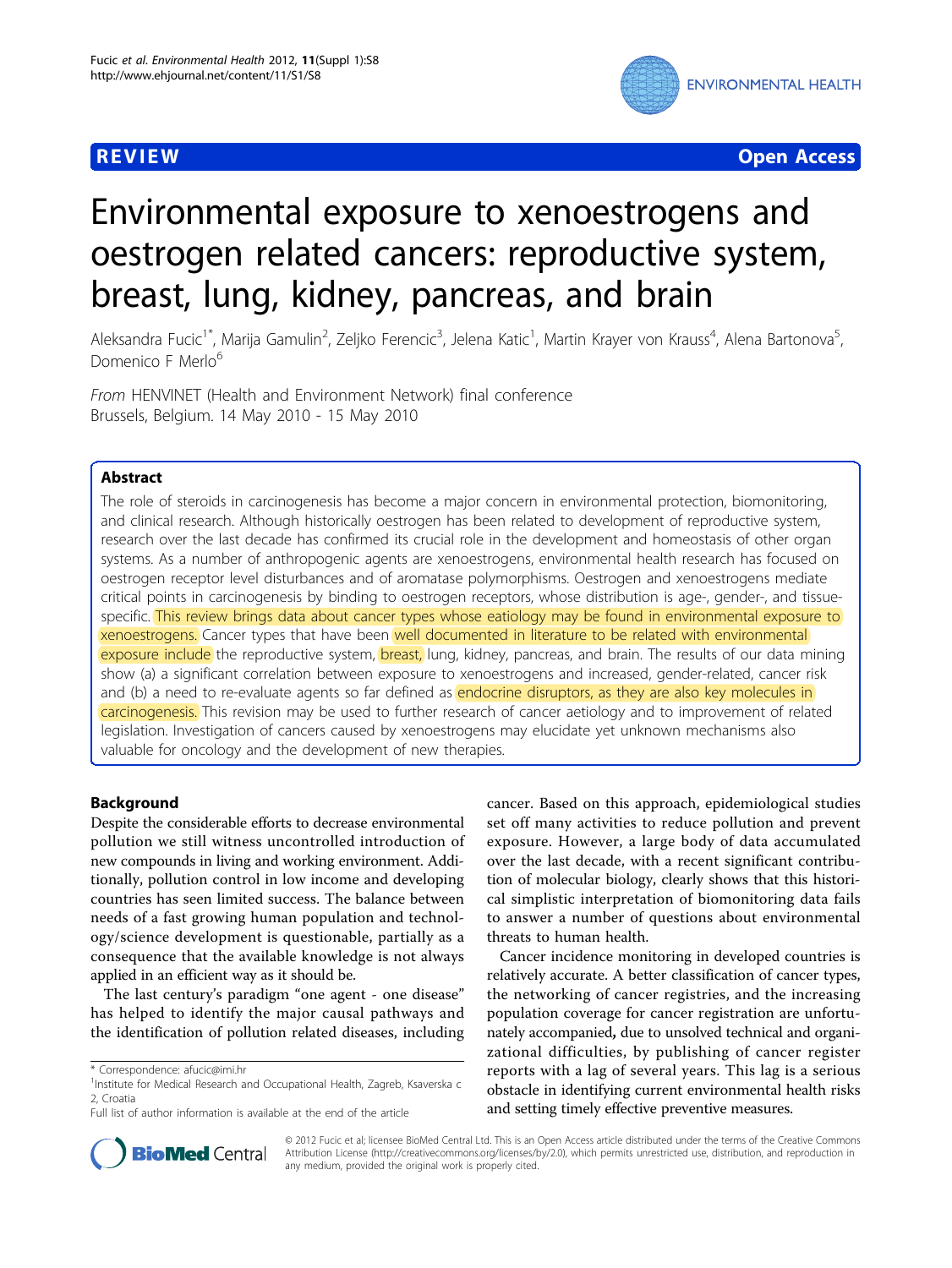According to recent data [\[1\]](#page-5-0), childhood cancer incidence increases 1% a year all over Europe. In the adult population a rising trend is reported for soft tissue sarcoma, brain tumours, germ-cell tumours, lymphomas, renal cancers, leukemias, breast cancer, and lung cancer in women. Breast, colorectal, prostate, and lung cancer are the most commonly diagnosed cancers in the European population [[2\]](#page-5-0). Only limited part of the detected increase may be related to screening programs.

During the last decade, environmental health and oncology have shown an increasing interest in oestrogen as an evolutionary conserved molecule. With its endocrine, paracrine, and neurotransmitting activity [\[3](#page-5-0)-[5\]](#page-5-0), oestrogen is not limited to the development and regulation of the reproductive system. The distribution of oestrogen receptors in mammalian tissues suggests that oestrogens could have a significant role in orchestrating a number of pathways in living organisms during development and adulthood. Additionally, new evidences confirm a strong impact of this molecule on carcinogenesis [[6-9\]](#page-5-0).

Very little is known about changes in oestrogen levels and the tissue ratio between alpha and beta oestrogen receptors (ER) during development [\[10\]](#page-5-0). In the second trimester of human foetal development the highest concentrations of ER beta mRNA are found in the testis and the ovary and of ER alpha mRNA in the uterus. Relatively high concentrations of either receptor are also present in the spleen, while low levels are detected in the kidney, thymus, skin, and lung [\[11](#page-5-0)]. The pre-pubertal ratio between ERs alpha and beta in human tissues in males and females is not known. Additionally, ER alpha and beta are polymorphically distributed and as such they play different roles in carcinogenesis [[12-14\]](#page-5-0).

At higher levels, oestrogen is carcinogenic [[15](#page-5-0)]; similar to ionizing radiation it may produce reactive oxygen species and cause hypomethylation and microsatellite instability [\[9,16](#page-5-0)-[18\]](#page-5-0). Its metabolites, quinones, cause the formation of DNA adducts, depurination, lipid-derived aldehyde-DNA adducts, and aneuploidy [[15](#page-5-0),[19\]](#page-5-0). By decreasing glutathione-S-transferases, oestrogens may increase cellular oxidative DNA damage in oestrogenresponsive tissues, when the organism is simultaneously exposed to genotoxicants. This is an early step in the process of carcinogenesis [\[20](#page-5-0)].

Gender differences in the incidence of cancers such as the lung, kidney, or pancreas cancer suggest that hormones may play a role in their aetiology [[21](#page-5-0)]. Recent findings suggest that all neoplastic mammalian tissues are characterized by disturbances in ER levels [[6\]](#page-5-0). As gender related estrogen levels in foetal, and prepubertal tissues, the tissue specific ER distribution and oestrogen bimodal activity modulate the development of biological pathways and organogenesis [\[22](#page-5-0),[23\]](#page-5-0) some cancer types may have

origin in their prenatal and postnatal disturbance caused by exposure to xenoestrogens.

The general population is exposed to a number of hormonally active compounds on a daily basis. These compounds were introduced in the living environment during the last few decades, the majority of which are xenoestrogens. Chemicals like polycyclic aromatic hydrocarbons (PAH), pesticides, polychlorinated biphenyl (PCB), dichlorodiphenyl-trichlorethane (DDT), some drugs (e.g., antiepileptic drugs), fungicides, cotinine, phytoestrogens, mycotoxins, bisphenol A (a plastics additive), phthalates, alkylphenols, and metalloestrogens mimic oestrogen action, affect oestrogen levels, or bind to oestrogen receptors [\[24-29](#page-5-0)]. Xenoestrogens are present in a number of substrates such as cigarette smoke, automobile exhaust, chemical industry pollutants, grilled meat, volcano dust, forest fire smoke, milk, water, and cosmetic products. This means that all human population may be exposed to them.

This article seeks to give an insight in how environmental exposure to xenoestrogens relates to breast, lung, kidney, brain, pancreas, and reproductive system cancers, which are all characterized by disturbances in ER.

#### Breast cancer

The reports on decrease of breast cancer incidence in women 50-69 years old are related to improvement of preventive measurements such as mammography screening in developed countries. In the United States, Australia, and Western Europe this decrease seems to follow a decrease in hormonal therapy [\[30](#page-5-0)], as oestrogen plays important role in pathogenesis of breast cancer [[31,32\]](#page-6-0).

Factors involved in the development of breast cancer incidence include the socioeconomic status, some food additives, pesticides, oestrogen and progesterone replacement therapy, some antibiotics, radiation, mutations at genes BRCA1, BRCA2, metabolizing enzyme polymorphisms, epidermal growth factor and its receptor (HER), androgen levels, and insulin-like growth factor [[33](#page-6-0)-[35](#page-6-0)]. Age (including transplacental, prepubertal) may also play an important role in oestrogen exposure-related breast cancer risk that probably involves epigenetic mechanisms [[36](#page-6-0)-[39](#page-6-0)].

Currently there are some 160 xenoestrogens that may be involved in breast cancer development [[40](#page-6-0)-[42\]](#page-6-0). Women are the largest consumers of cosmetic products which may be a significant source of xenoestrogens. Some, such as metalloestrogens (e.g., aluminium salts), parabens, cyclosiloxanes, triclosan, UV screeners, phthalates, Aloe Vera extracts, and musk are present in numerous cosmetics products. Humans are exposed to these chemicals transcutaneously and measurable levels have been detected in human breast tissue [\[23](#page-5-0)].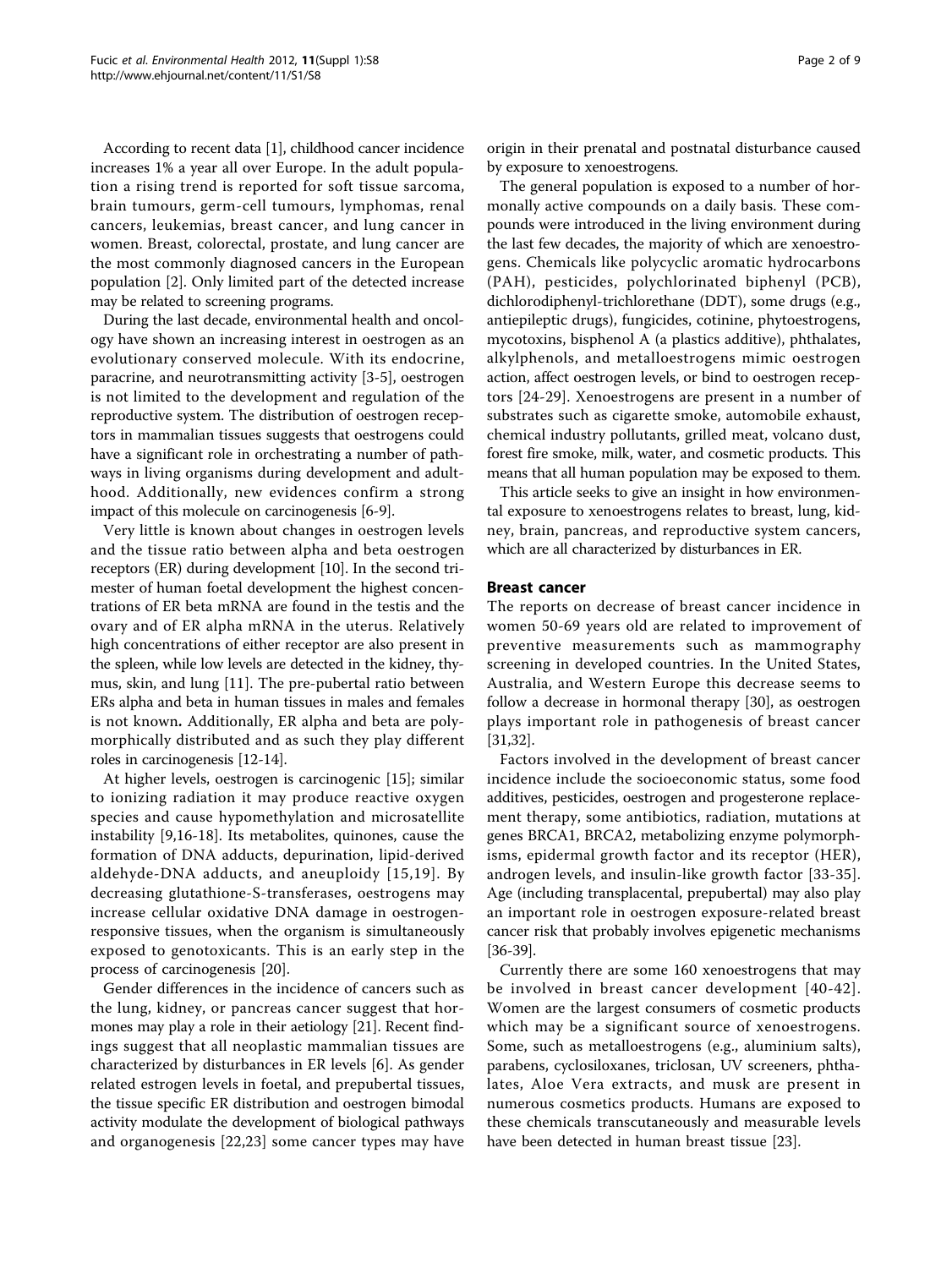Alcohol is also related with increased risk of breast cancer development as even low alcohol consumption increases serum oestradiol (especially for carriers of a certain alcohol dehydrogenase allele) and stimulates ER alpha [\[43,44](#page-6-0)]. On animal model it is shown that alcohol increases oestradiol levels in dams, which leads to higher levels of ER alpha receptors in their offspring mammary gland and may launch tumorigenesis [\[37\]](#page-6-0).

The effect of diet on breast cancer development was observed in Japanese women after the Second World War when dramatic changes in their diet happened such as increased consumption of meat, eggs, and milk containing oestrogens or oestrogen-like compounds [[45\]](#page-6-0). Milk is a source of oestrogen due to the practice of milking pregnant cows [[46](#page-6-0)].

Heterocyclic amine and their metabolites, especially 2 amino-1-methyl6-phenylimidazo (4,5-b) pyridine (PhIP) is present in high concentrations in well-cooked meat and it binds to and activates the breast cell ER alpha [[47,48\]](#page-6-0). In animal model, it causes breast cancers [\[49](#page-6-0)]. The suggested mechanisms of PhIP mechanisms are formation of PhIP-DNA adducts and increase of proliferation in mammary gland terminals and buds [[50](#page-6-0)]. Similarly, at concentrations higher than 140 μg/m3 polyaromatic hydrocarbons from food may increase breast cancer risk in postmenopausal women if they were exposed to it early in life [\[51\]](#page-6-0).

Styrene, a widely used plastic for food packing, has been associated with breast cancer risk both in men and women [\[52\]](#page-6-0). Direct intake of styrene is via food packed or even cooked in styrene boxes with a direct migration of styrene to food. Styrene and its metabolites bind to ER alpha [[53\]](#page-6-0), cross the placental barrier, and also affect the development of reproductive organs [\[54,55](#page-6-0)].

The carcinogenic potential of xenoestrogens may also depend on polymorphism of metabolic enzymes. It is shown that subpopulation carrying a polymorphism of metabolic enzyme CYP1A1 m2 is more susceptible to breast cancer development after exposure to polychlorinated biphenyls (PCB), which may explain contradictory epidemiological reports on the association between breast cancer incidence and PCB exposure [\[35,56,57\]](#page-6-0).

## Lung cancer

Lung cancer is the predominant cause of cancer mortality [[58\]](#page-6-0)).There is a gender difference in the incidence of lung cancer types. The leading cause in men is the squamous cell carcinoma, and in women adenocarcinoma. Oestrogen and ER distribution could be the main cause of this difference [[59](#page-6-0),[60](#page-6-0)]. Despite the fact that lung cancer incidence is increasing in women [[61](#page-6-0)-[64](#page-6-0)] studies reporting lung cancer incidence basically rarely give attention to possibly gender related susceptibility [[65](#page-6-0)-[67](#page-6-0)]. Lung cancer is about 70% ER beta positive. The ratio between ER alpha and ER beta in the lung tissue seems to be relevant for lung cancer development and may explain the higher incidence of lung adenocarcinoma in women than in men [[68\]](#page-6-0). Increased lung cancer risk in women is associated with a lower social status and high level of indoor pollution with PCBs during cooking as a consequence of coal usage [[69,70](#page-6-0)]. ER beta levels in lung cancer are gender related and have impact on survival rate [[71\]](#page-6-0). While ER beta receptor positive or negative lung cancers has no impact on survival in women, in men ER beta positive lung cancer is associated with a significantly lower mortality than ER beta negative lung cancer [\[72\]](#page-6-0). ER alpha modulates lung differentiation and maturation while ER -beta causes proliferation of lung cancer cells [[73](#page-6-0),[74](#page-6-0)]. Gender specific distribution of CYP19 (aromatase) in lung cells puts in correlation oestrogen levels and lung cancer etiology [[75\]](#page-6-0). Additionally, women taking oestrogen therapy have shown increased lung cancer incidence [[76](#page-6-0)]. Same as for breast cancer epidermal growth factor and its receptor HER plays a significant role in non-small cell carcinoma and is associated with endo-

Smoking remains the major cause of lung cancer in humans [[78](#page-7-0)]. Methylnitrosamino-pyridyl-butanone, a powerful carcinogenic agent contained in cigarette smoke is ER beta receptor related [[69](#page-6-0)]. The activity of nicotine is gender-specific [[79\]](#page-7-0), since cotinine, a nicotine metabolite, is an aromatase inhibitor [[80\]](#page-7-0) that decreases oestrogen end increases testosterone levels. Polonium 210 in cigarettes [[81\]](#page-7-0) may have similar activity as other metalloestrogens [[24,](#page-5-0)[82](#page-7-0)]. Other carcinogens in cigarette smoke should be re-evaluated for their xenoestrogen or aromatase inhibitor potency.

genous estrogen exposure [\[77\]](#page-7-0).

Traffic air pollution is also related to lung cancer [[83,84\]](#page-7-0). A number of compounds from traffic emissions are oestrogen ligand active compounds [[85](#page-7-0)]. PAHs represent one of the major mixtures of agents that are present in polluted air have been demonstrated to affect oestrogen homeostasis [\[86](#page-7-0)-[88](#page-7-0)].

Industrial emissions also contain pollutants with oestrogen-like activity, such as heavy metals and dioxins [[89\]](#page-7-0). A significant association between industrial air pollutants and lung cancer risk has been reported in women [[90](#page-7-0)].

Arsenic is a known lung carcinogen [[6\]](#page-5-0) whose biological effects include increased ER alpha transcription. In animals, transplacental exposure to arsenic causes lung cancer in female offspring. This suggests that arsenic can modify genes during foetal development which may cause lung cancer later in life [[91](#page-7-0)]. Figure [1](#page-3-0) shows complex environmental exposures which may lead to the lung carcinogenesis.

#### Kidney cancer

Data on the environmental aetiology of kidney cancer are not available, and much more research is needed. The fact that renal cell carcinoma, the most common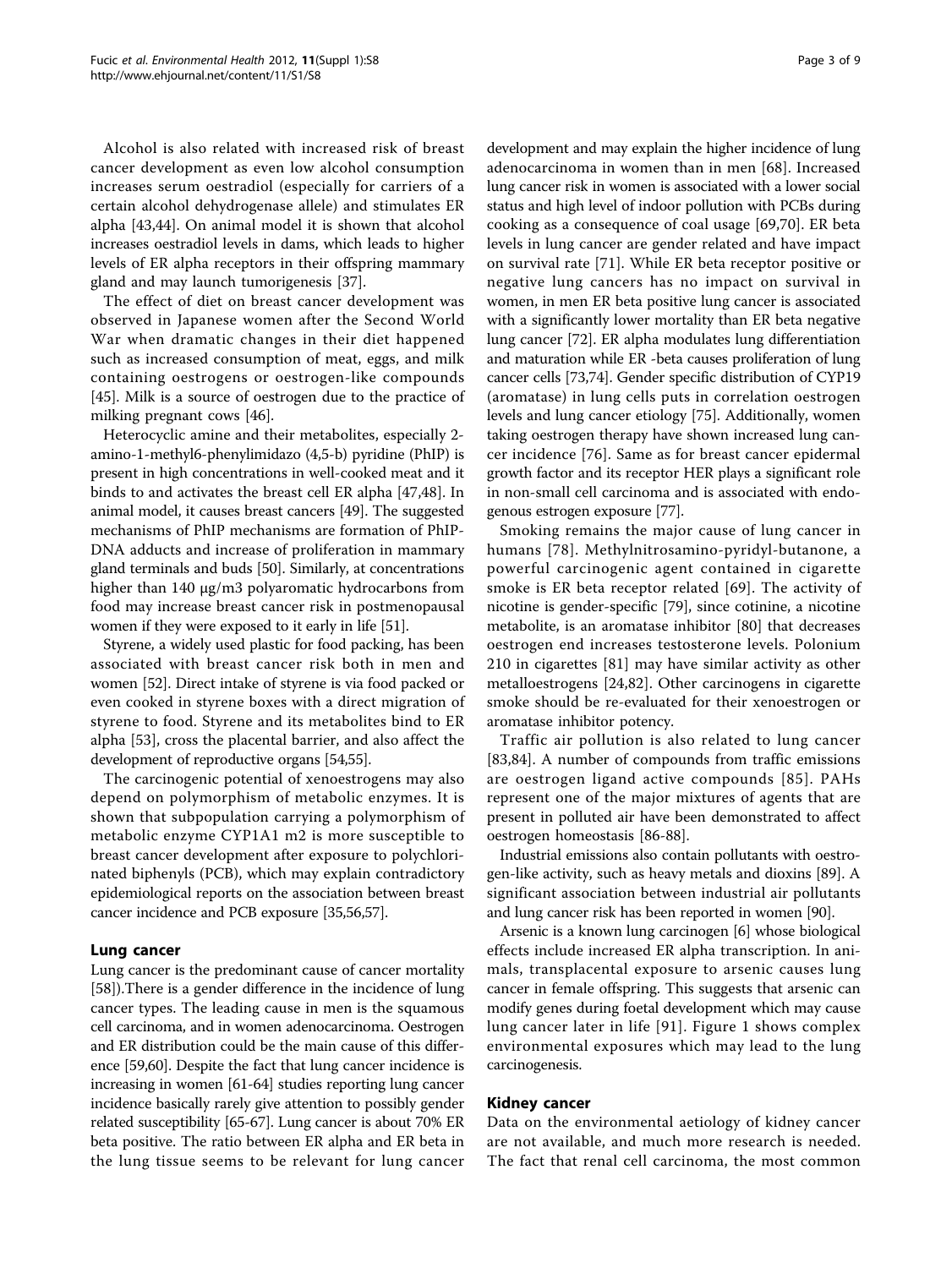<span id="page-3-0"></span>

type of kidney cancer, can be induced by exposure to oestrogens [[92\]](#page-7-0) in animal model suggests the involvement of oestrogen receptors in the aetiology of kidney cancer and of a possible role of xenoestrogens. Kidney cancer incidence seems to be gender -related, with an incidence that is two times higher in men than in women [[93\]](#page-7-0). In addition, genetic polymorphisms of ER alpha in the kidney seem to play a significant role in the development of kidney cancer [[92](#page-7-0)]. Cadmium and arsenic as xenoestrogens may also induce kidney cancer [[94,95\]](#page-7-0)

# Pancreatic cancer

Understanding of pancreatic cancer aetiology is crucial, as it is the fourth leading cause of cancer deaths in the USA [[64](#page-6-0)] and one of the most aggressive diseases. The incidence of pancreatic cancer has been relatively stable worldwide over the last few decades [\[96-98](#page-7-0)]. It is more frequent in men than in women [[99,100\]](#page-7-0). Pancreatic cancer cells are ER alpha and beta positive and consequently may be modulated by oestrogen [[101](#page-7-0)] which is consistent with similar mechanisms observed in xenoestrogenrelated cancers [\[102,103](#page-7-0)]. There are very few data on the effects of xenoestrogens on pancreatic cancer incidence.

Methylnitrosamino-pyridyl-butanone is the only compound demonstrated to cause pancreatic cancer in animal models [[104](#page-7-0)]. This finding has also been reported for the adenocarcinoma of the lung and has been related to ER beta activation [\[68\]](#page-6-0).

It is also known that consumers of fried meat run a higher risk of pancreatic cancer development probably due to exposure to benzo(a)pyrene and other food contaminants that have xenoestrogenic properties [[45,](#page-6-0)[105](#page-7-0)].

# Brain tumour

Brain tumours are characterized by disturbances in ERs [[106](#page-7-0)-[108\]](#page-7-0). Transplacental exposure to xenoestrogens may increase the risk of brain tumour development [[79](#page-7-0),[80\]](#page-7-0). Xenobiotics that inhibit aromatase also inhibit the conversion of oestrogen to testosterone and may have a significant impact on brain pathology, given the evidence that disturbed levels of testosterone have impact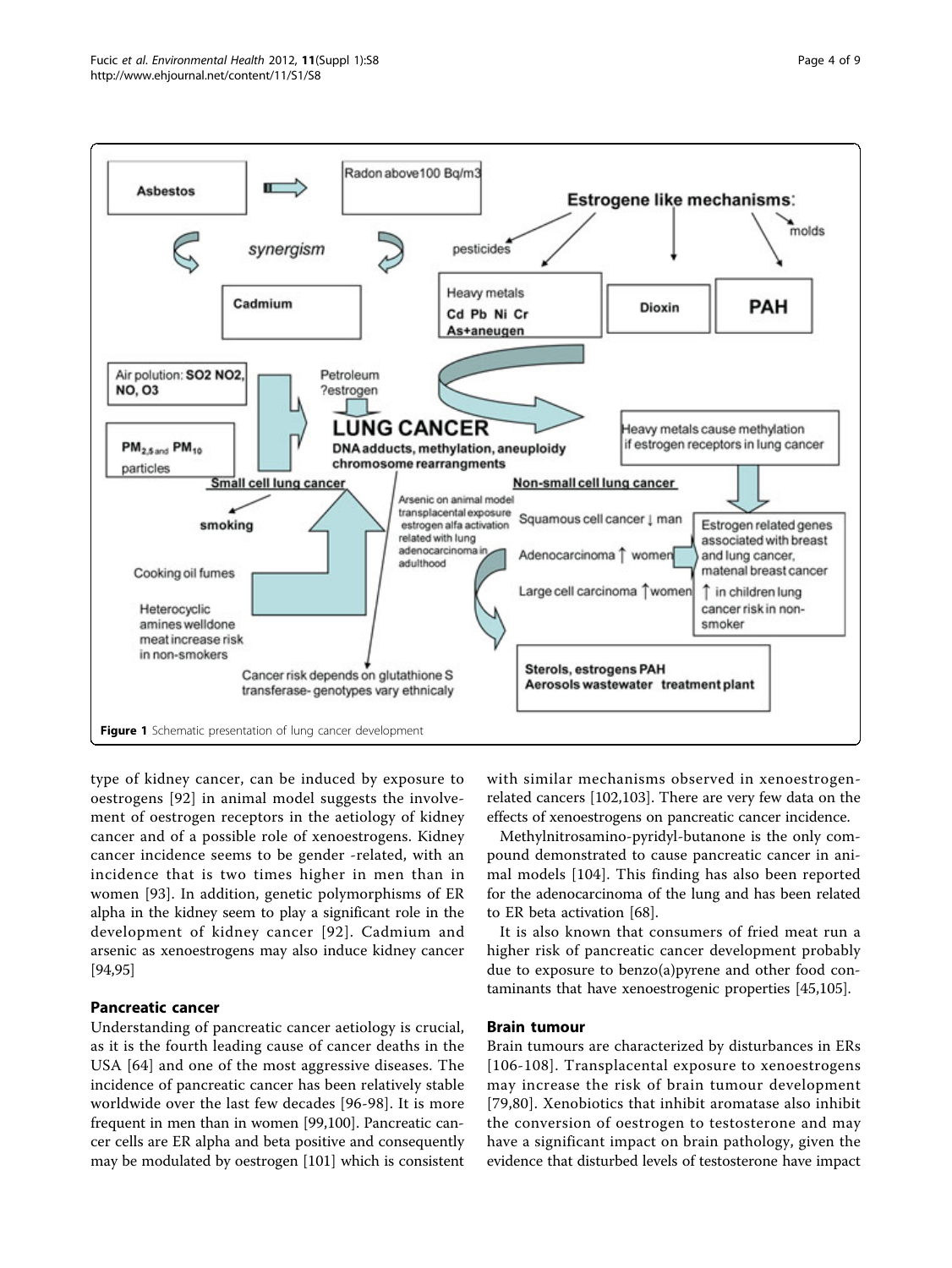on apoptosis and intracellular signaling [[109](#page-7-0)] Increased brain cancer incidence has been reported in humans living near petrochemical industries [[110\]](#page-7-0). Despite the fact that the exact chemical composition of the mixture of air pollutants remains unknown, polycyclic aromatic hydrocarbons (PAH) are present in polluted air in such areas [[67\]](#page-6-0). PAHs as xenoestrogen-like agents [\[87\]](#page-7-0) may have played a causal role on the excess of brain cancer incidence detected

# Reproductive system

Testicular cancer incidence has significantly increased over the last few decades with yet no clear hypothesis on impact of environment on its aetiology [\[111](#page-7-0)]. As this trend cannot be explained by cryptorchidism, smoking, genetic variations, or physiological stress, the role of environmental exposure is being investigated to elucidate its aetiology and to identify preventive measures [[112](#page-7-0)].

Both ER alpha and beta are expressed in the human testis and are involved in the control of testicular function [[113\]](#page-7-0). The role played by xenoestrogens on testis development is still only partly known in the animal model, with results showing very dynamic changes in tissue sensitivity to xenoestrogens with unknown consequences during puberty and adulthood [[114](#page-7-0)].

There are a limited number of studies reporting possible association between testicular cancer and disturbances in oestrogen levels. Testicular cancer has been reported in sons of smoking mothers [\[115\]](#page-7-0), but also in mothers who were taking antiepileptics during pregnancy [[116\]](#page-7-0). Both antiepileptics and cotinine from cigarette smoke are aromatase inhibitors. Transplacental exposure to aromatase inhibitors and consequently increased levels of testosterone may have long-term effects in humans, as shown in an animal model [\[117\]](#page-7-0).

Epidemiological studies also suggest increased risk of testicular cancer following prenatal exposure to oestrogens [[118](#page-7-0)].

Styrene storage containers may contaminate food which becomes a source of styrene exposure. Transplacental exposure to low levels of styrene may lead to the disturbed development of male genital organ [[54\]](#page-6-0). However, its effect on cancer development remains unknown.

Endocrine disrupting chemicals which disturb ERs can cause female reproductive dysfunction [[119,120](#page-7-0)]. As ovarian cancer therapy is still not marked with significant success and mortality is very high it is of major significance elucidation of its aetiology [[121](#page-7-0)].

Cadmium, one of most investigated heavy metals, has a significant role on ovarian and reproductive functions, as it lowers progesterone levels and mimics oestrogen in various tissues by binding to ER alpha. Cadmium is not confined to occupational exposure alone; it is found in cigarette smoke, food, nickel/cadmium batteries, pigments, and plastics [[122](#page-7-0)].

Ovarian cancer is associated with milk and cheese consumption due to oestrogen and insulin growth factor present in milk of pregnant cows [\[46](#page-6-0)[,123](#page-7-0)].

According to recent experimental evidence, uranium in water should be further considered in research as an additional risk for reproductive cancers [[82](#page-7-0)].

# Conclusions

As an evolutionary conserved molecule, oestrogen is present in both plants and animals. Oestrogen is recognized today as a critical modulator of development, homeostasis in adulthood and orchestration of response to environment.

Although gene polymorphisms can change cancer incidence [\[124,](#page-7-0)[125\]](#page-8-0), it is clear that environment has predominance over genes in cancer risk. Responses to environmental stressors are age- and gender related, and transplacental exposure to xenoestrogens has been shown to have long-term effects in experimental models, as it modulates hormonal response in puberty This means that exposure to endocrine agents not only poses a health risk during exposure, but also increases susceptibility later in life [[114](#page-7-0)[,126](#page-8-0),[127\]](#page-8-0). Differences in susceptibility to xenoestrogens may be related to steroid and xenobiotic receptor levels, which are high in young adults (15-38y old) and decrease with age [[128](#page-8-0)].

Current estimates of cancer risk in humans do not account properly for transplacental and environmental (including occupational) exposure to xenoestrogens. The role of xenoestrogens in cancer development should be re-evaluated using a new approach that would reflect the complexity of carcinogenesis.

Reductionism as the main scientific philosophy of the 20<sup>th</sup> century gave a significant input to environmental health. However, the quantity of data available in noosphere, systems biology as a tool and new softwares for data sharing enable the investigation of interactions between xenoestrogens and other environmental stressors, such as radiation, and add new dimensions to the research of cancer aetiology using complexity as a new scientific philosophy. Contemporary mathematical models and systems biology allows the incorporation of all available data and modeling cancer risk allowing free interaction and clustering of data.

The collaboration of environmental health with oncology would be of crucial significance in the study of xenoestrogens as estrogen has today significant position in oncological diagnostics and therapy what includes measurements of ER levels in different tissues. Clinical oncology today takes part in scientific projects in order to achieve optimal treatment at the individual level (tailored therapy) and produces large amounts of data that reflect a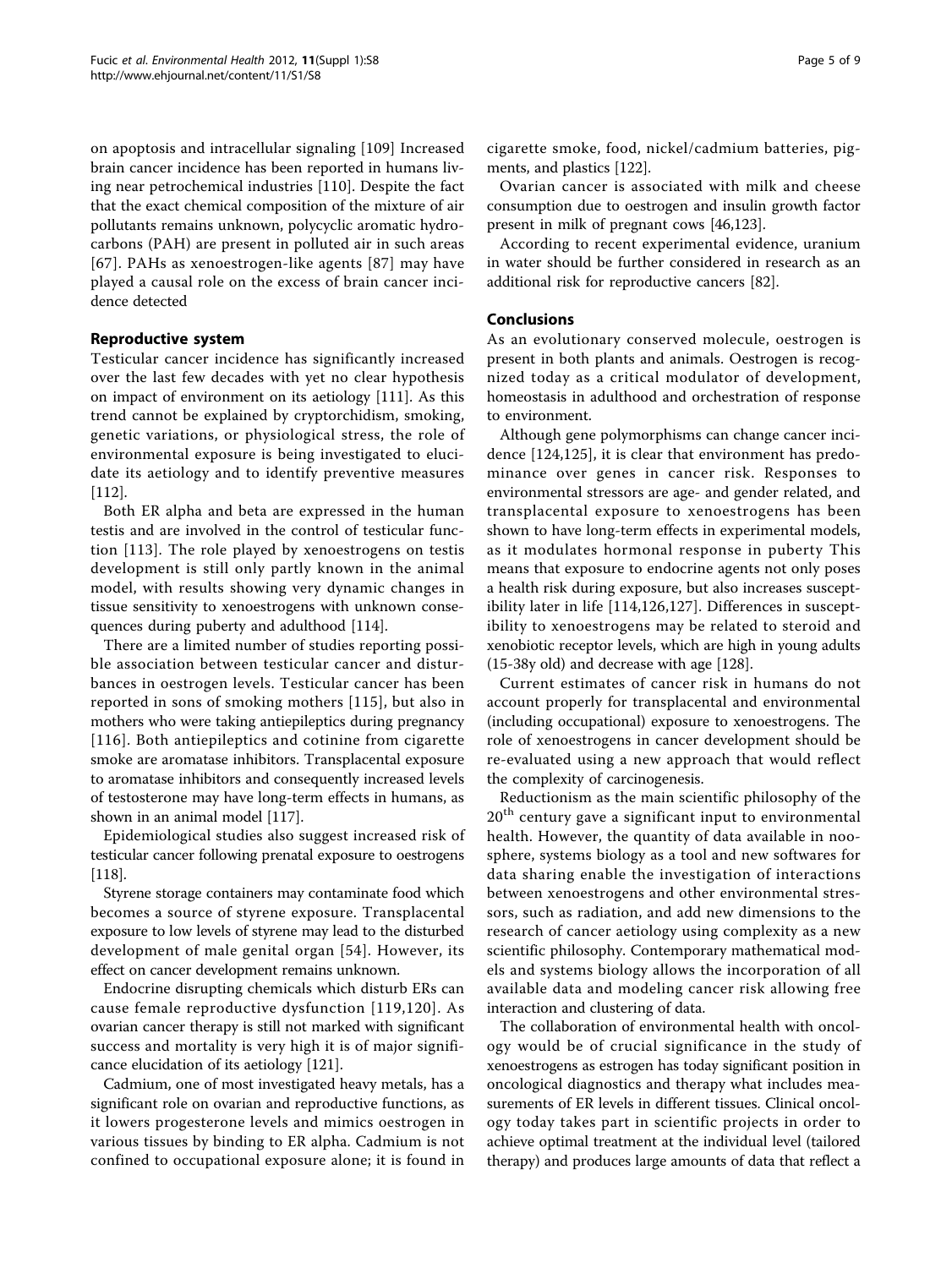<span id="page-5-0"></span>tight gene-environment interaction and point to age and gender specific susceptibility. Collaboration between pharmacokineticians, oncologists, histopathologists, molecular epidemiologists, and genotoxicologists may improve our knowledge of cancer aetiology and lead to gender specific and final individualized therapies.

Available information systems and building of integrated exposure-disease pathways will give policymakers much more useful input in future for more efficient regulations than a large number of agent- and disease-specific studies.

#### Acknowledgments

This work was supported by the EU project HENVINET 6th Framework Programme, Coordination Action (Contract no. GOCE-CT-2006-037019), [http://www.henvinet.eu.](http://www.henvinet.eu)

This article has been published as part of Environmental Health Volume 11 Supplement 1, 2012: Approaching complexities in health and environment. The full contents of the supplement are available online at [http://www.](http://www.ehjournal.net/supplements/11/S1) [ehjournal.net/supplements/11/S1](http://www.ehjournal.net/supplements/11/S1).

#### Author details

<sup>1</sup>Institute for Medical Research and Occupational Health, Zagreb, Ksaverska c 2, Croatia. <sup>2</sup>University Hospital "Zagreb", Zagreb, Kispaticeva 12, Croatia.<br><sup>3</sup>Children's Hospital "Srebrniak", Zagreb, Srebrniak 100, Croatia. <sup>4</sup>WHO Children's Hospital "Srebrnjak", Zagreb, Srebrnjak 100, Croatia. <sup>4</sup>WHO, Regional Office for Europe, Copenhagen, Scherfigsvej 8, Denmark. <sup>5</sup>NILU – Norwegian Institute for Air Research, Kjeller, Norway. <sup>6</sup>National Institute for Cancer Research, Genoa, Largo R. Benzi 10, Italy.

#### Authors' contributions

AF gave the basic idea/hypothesis and drafted the manuscript. MG, ZF and JK participated in its design and helped to draft the manuscript. MAK and AB gave significant contribution in modelling of approach of data interpretation. DFM drafted the manuscript and gave significant contribution in interpretation of collected data. All authors read and approved the final manuscript.

#### Competing interests

There is no competing interest in interpretation of data or presentation of information in this article which may be influenced by personal or financial relationship with other people or organizations.

#### Published: 28 June 2012

#### References

- 1. Pritchard-Jones K, Kaatsch P, Steliarova-Foucher E, Stiller CA, Coebergh JWW: Cancer in children and adolescence in Europe: developments over 20 years and future challenges. European J Cancer 2006, 42:2183-2190.
- 2. Ferlay J, Autier P, Boniol M, Heaune M, Colombet M, Boyle P: Estimates of the incidence and mortality in Europe in 2. Annals of Oncology 2007, 18:581-592.
- 3. Moss RL, Gu O, Wong M: Estrogen: nontranscriptional signaling pathway. Recent Prog Horm Res 1997, 52:33-68.
- 4. Wooley CS: Acute effects of estrogen on neuronal physiology. Ann RevPharmacol Toxicol 2007, 47:657-80.
- 5. Fucic A, Miškov S, Zeljezic D, Bogdanovic N, Katic J, Gjergja R, Karelson E, Gamulin M: Is the role of estrogens and estrogen receptors in epilepsy still underestimated? Medical Hypotheses 2009, 73:703-705.
- 6. Chen GC, Zeng Q, Tse GMK: Estrogen and its receptors in cancer. Med Res Review 2008, 28(6):954-974.
- 7. Gonzales RJ, Ansar S, Duckles SP, Krause DN: Androgenic/estrogenic balance in the male rat cerebral circulation: metabolic enzymes and sex steroid receptors. J Cereb Blood Flow Metab 2007, 27(11):1841-1852.
- 8. Lemmen JG, Arends RJ, van Boxtel AL, van der Saag PT, van der Burg B: Tissue and time dependent estrogen receptor activation in estrogen reporter mice. J Mol Endocrinol 2004, 32:689-701.
- 9. Roy D, Liehr JG: Estrogen DNA damage and mutations. Mutat Res 1999. 424:107-115.
- 10. Knapczyk K, Duda M, Szafranska B, Wolsza K, Panasiewicz G, Koziorowski M, Slomczynska M: Immunolocaliosation of oestrogen receptors alpha (Eralpha) and beta (Erbeta) in porcine embryos and fetuses at different stages of gestation. Acta Vet Hung 2008, 56(2):221-233.
- 11. Branderberger AW, Tee MK, Lee JY, Chao V, Jaffe RB: Tissue distribution of estrogen receptors alpha (Er?) and beta (Erβ) mRNA in the midgestational human fetus. J Clin Endocrinol & Metabolism 1997, 82(10):3509-3512.
- 12. Paruthiyil S, Parmar H, Kerekatte V, Cunha GR, Firestone GL, Leitman DC: Estrogen receptor beta inhibits human breast cancer cell proliferation and tumor formation by causing a G2 cell cycle arrest. Cancer Res 2004, 64(1):423-428.
- 13. Grabinski JL, Chisholm G, Smith LS, Drengler RL, Kalter S, Rodriguez G, Garner A, Cooper J, Pollock B, Kuhn J: ER alpha genotypes and breast cancer. J Clin Oncol 2008, 26(15S):501.
- 14. Hall JM, Korach KS: Analysis of the molecular mechanisms of human estrogen receptors alpha and beta reveals differential specificity in taret promotor regulation by xenoestrogens. J Biol Chem 2002, 277(46):44455-44461.
- 15. Cavalieri EL, Stack DE, Devanesan PD: Molecular origin of cancer: catechol estrogen-3,4-quinones as endogenous tumor initiators. Proc Nat Acad Sci USA 1997, 94:10937-10942.
- 16. Roy D, Cai O, Felty O, Narayan S: Estrogen-induced generation of reactive oxygen and nitrogen species, gene damage and estrogen dependent cancers. J Toxicol Environ Health, Part B 2007, 10(4):235-257.
- 17. Dubrova YE, Ploshchanskaya OG, Kozionova OS, Akleyev AV: Minisatellite germline mutation rate in the Techa River population. Mutat Res 2006, 602(1-2):74-82.
- 18. Kaup S, Grandjean V, Mukherjee R, Kapoor A, Keyes E, Seymour CB, Mothersill CE, Schofield PN: Radiation-induced genomic instability is associated with DNA methylation changes in cultured human keratinocytes. Mutat Res 2006, 597(1-2):87-97.
- 19. Liehr JG: Genotoxicity of the steroidal oestrogens oestrone and oestradiol:possible mechanism of uterine and mammary cancer development. Hum Reprod Update 2001, 7(3):273-281.
- 20. Ansell PJ, Espinosa-Nicholas C, Curran EM, Judy BM, Philips BJ, Hannink M, Lubahn DB: In vitro and in vivo regulation of antioxidant response element-dependent gene expression by estrogens. Endocrinology 2004, 145(1):311-7.
- 21. Arbuckle TE: Are there sex and gender differences in acute exposure to cheicals n the same setting? Environ Res 2006, 101:195-204.
- 22. Alworth LC, Howdesshell KL, Ruhlen RL, Day JK, Lubahn DB, Huang HM, Besch-Williford CL, Saal FS: Uterine responsiveness to estradiol and DNA methylation are altered by fetal exposure to diethylstilbestrol and methychlor in CD-1 M, Effects of low versus high doses. Toxicol Appl Pharmacol 2002, 183:10-22.
- 23. Rosenthal MD, Albrecht ED, Pepe GJ: Estrogen modulates developmentaly regulated gene expression in the fetal baboon liver. Endocrine 2004, 23(2-3):219-228.
- 24. Darbre PD: Environmental oestrogens, cosmetics and breast cancer. Best Practice & Research. Clin Endocrinol & Metabolism 2006, 20(1):121-143.
- 25. Barbieri RL, Gochberg J, Ryan KJ: Nicotine, cotinine, and anabasine inhibit aromatase in human trophoblast in vitro. J Clin Invest 1986, 77(6):1727-1733.
- 26. Wang SL, Chang YC, Chao HR, Li CM, Li LA, Lin LY, Papke O: Body burdens of polychlorinated dibenzo-p-dioxins, dibenzofurans, and biphenyls and their relations to estrogen metabolism in pregnant women. EHP 2006, 114(5):740-745.
- 27. Hsieh M, Grantha E, Liu B, Macapagai R, Willingham E, Baskin LS: In utero exposure to benzophenone-2 causes hypospadias through an estrogen receptor dependent mechanisms. J Urol 2007, 178:1637-1642.
- 28. Birnbaum LS, Fenton S: Cancer and developmental exposure to endocrine disruptors. EHP 2003, 111(4):389-394.
- 29. Andersen HR, Bonefeld-Jorgensen EC, Nielsen F, Jarfeldt K, Jayatissa MN, Vinggaard AM: Estrogen effects in vitro and in vivo of the fungicide fenarimol. Toxicol Lett 2006, 163(2):142-152.
- 30. Hery C, Ferlay J, Boniol M, Autier P: Changes in breast cancer incidence and mortlaity in middle-aged and elderly women in 28 countries with Causcasian mjaroty populations. Annals of Oncology 2008, 19:1009-1018.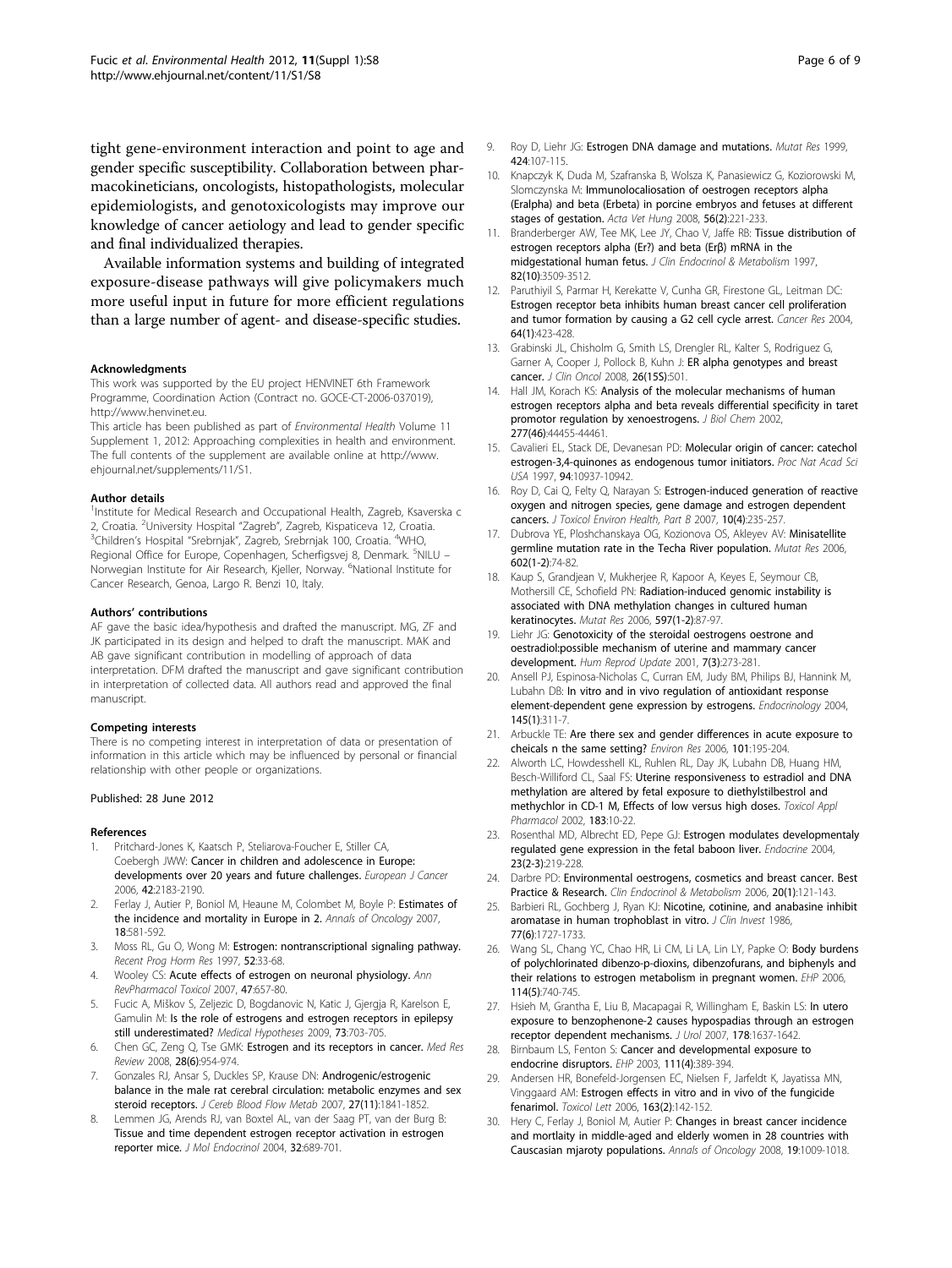- <span id="page-6-0"></span>31. Kovalchuk O, Tryndiyak P, Montgomery B, Boyko A, Kutanzi K, Zemp F, Warbritton AR, Latendresse JR, Kovalchuk I, Beland FA, Pogrybny IP: Estrogen-induced at breast carcinogenesis is characterized by alterations in DNA methylation, histone modifications and aberrant microRNA expression. Cell Cycle 2007, 6(16):2010-8.
- 32. Feigelson HS, Henderson BE: Estrogens and breast cancer. Carcinogenesis 1996, 17(11):2279-84.
- 33. Bernstein JL, Langholz B, Haile RW, Bernstein L, Thomas DC, Stovall M, Malone KE, Lynch CF, Olsen JH, Anton-Culver H, Shore RE, Boice JD, Berkowitz GS, Gatti RA, Teitelbaum SL, Smith SA, Rosenstien BS, Borresen-Dale AL, Concannon P, Thompson WD: Study design:evaluating geneenvironment interactions in the etiology of breast cancer- the WECARE study. Breast Cancer Res 2004, 6:199-214.
- 34. Mitra AK, Faruque FS, Avis AL: Breast cancer and environmental risks: where is the link? *J Environ Health 2004*, 66(7):24-32.
- 35. Zhang Y, Wise JP, Holford TR, Xie H, Boyle P, Hoar Zahm SH, Rusiecki J, Zou K, Zhang B, Zhu Y, Owens PH, Zheng T: Serum polychlorinated biphenyls P-450 1A1 polymorphisms, and risk of breast cancer in Connecticut women. Am J Epidemiol 2004, 160:1177-1183.
- 36. Nie J, Beyea J, Bonner MR, Han D, Vena JE, Rogerson P, Vito D, Muti P, Trevisan M, Edge SB, Freudenheim JL: Exposure to traffic emissions through life and risk of breast cancer: the western New Your exposure and breast cancer (WEB) study. Cancer Causes & Control 2007, 18(9):947-955.
- 37. Hilakivi-Clarke L, Cabanes A, de Assis S, Wang M, Khan G, Shoemaker WJ, Stevens RG: In utero alcohol exposure increases mammary tumorigenesis in rats. Brit J Cancer 2004, 90:2225-2231.
- 38. Warri A, Saarinen NM, Makela S, Hilakivi-Clarke L: The role of early life genistein exposures in modifying breast cancer risk. BJC 2008, 98:1485-1493.
- 39. Baik I, Becker PS, DeVito WJ, Lagiou P, Ballen K, Quesenberry PJ, Hsieh P: Stem cells and prenatal origin of breast cancer. Cancer Causes and Control 2004, 15:517-530.
- 40. Brody JG, Rudel RA: Environmental pollutants and breast cancer. EHP 2003, 111(8):1007-19.
- 41. Brody JG, Aschengrau A, McKelvey W, Swartz CH, Kennedy T, Rudel RA: Breast cancer risk and drinking water contaminated by wastewater: a case control study. Environ Health 2006, 6:5-28.
- 42. Brody JG, Rudel RA, Michels KB, Moysich KB, Bernstein L, Attfiled KR, Gray S: Environmental pollutants, diet, physical activity, body size and breast cancer. Cancer (Suppl) 2007, 109(12):2627-2634.
- 43. Coutelle C, Hohn B, Benesova M, Oneta CM, Quattrochi P, Roth HJ, Schmidt-Gayk H, Schneeweiss A, Bastert G, Seitz HK: Risk factor in alcohol associated breast cancer: Alcohol dehydrogenase polymorphism and estrogens. Int J Oncology 2004, 25(4):1127-1132.
- 44. Fan S, Meng Q, Gao B, Grossman J, Yadegari M, Goldberg ID, Rosen EM: Alcohol stimulates estrogen receptor signaling in human breast cancer cell lines. Cancer Res 2000, 60:5635-5639.
- 45. Li XM, Ganmma D, Sato A: The experience of Japan as a clue to the etiology of breast and ovarian cancers: relatioship between death from both malignancies and dietary practices. Med Hypothesis 2003, 60(2):268-275.
- 46. Ganmaa D, Sato A: The possible role of female sex hormones in milk from cows in the development of breast, ovarian and corpus uteri cancers. Medical Hypothesis 2005, 65:1028-1037.
- 47. Ganmaa D, Wang PY, Qin LQ, Hoshi K, Sato A: Is milk repossible for male reproductive disorders. Med Hypothesis 2001, 57:510-514.
- 48. Bennion BJ, Cosman M, Lightstone FC, Knize MG, Montgomery JL, Bennett LM, Felton JS, Kulp KS: PhIP carcinogenicity in breast cancer: computational and experimental evidence for competitive interactions with human estrogen receptor. Chem Res Toxicol 2005, 18:1528-1536.
- 49. Lauber SN, Gooderham NJ: The cooked meat-derived genotoxic carcinogen 2-amino-3-methylimidazol (4,5-b) pyridine has potent hormone-like activity: mechanistic support for a role in breast cancer. Cancer Res 2007, 67:9597-9602.
- 50. Ito N, Hasegawa R, Sano M, Tamano S, Esumi H, Takayama S, Sugimura T: A new colon and mammary carcinogen in cooked food 2-amino-1-methyl-6-phenylimidazo (4,5b)pyridine (PhIP). Carcinogenesis 1991, 12:1503-1506.
- 51. Snyderwine EG: Mammary gland carcinogenesis by 2-amino-1-methyl-6 phenylimidazo[4,5-b]pyridine in rats: possible mechanisms. Cancer Lett 1999, 143(2):211-5.
- 52. Bonner MR, Han D, Nie J, Rogerson P, Vena JE, Muti P, Trevisan M, Edge SB, Freudenheim JL: Breast cancer risk and exposure in early life to polycyclic aromatic hydrocarbons using total suspended particulates as a proxy measure. Cancer Epidemiol Biomarkers Prev 2005, 14(1):53-60.
- 53. Coyle YM, Hynan LS, Euhus DM, Minhajuddin ATM: An ecological study of the association of environmental chemicals on breast cancer incidence in Texas. Breast Cancer Res Treatment 2005, 92:107-114.
- 54. Ohayama K, Magai F, Tsuchiya Y: Certain styrene oligomers have proliferative activity on MCF-7 cells and binding affinity for human estrogen receptor alpha. EHP 2001, 109:699-703.
- 55. Ohyama KI, Satoh K, Sakamoto Y, Ogata A, Nagai F: Effects of prenatal exposure to styrene trimers on genital organs and hormones in male rats. Exp Biol Med 2007, 232(2):301-308.
- 56. Kitamura S, Ohmegi M, Sanoh S, Sugihara K, Yoshihara S, Fujimoto N, Ohta S: Estrogenic activity of styrene oligomers after metabolic activation by rat liver microsomes. EHP 111(3):329-334.
- 57. Charlier CJ, Albert AI, Zhang L, Dubois NG, Plomteux GJ: Polychlorinated byphenyls contamination in women with breast cancer. Clin Chimaca Acta 2004, 347:177-181.
- 58. Moysich KB, Menezes RJ, Baker JA, Falkner KL: Environmental exposure to plychlorinated biphenyls and breast cancer risk. Rev Environ Health 2002, 17(4):263-277.
- 59. Boffetta P: Human cancer from environmental pollutants: the epidemiological evidence. Mutat Res 2006, 608:157-162.
- 60. Stabile LP, Davis AL, Gubish CT, Hopkins TM, Luketich JD, Christie N: Human non-small cell lung tumors and cells derived from normal lung express both estrogen receptor alpha and beta and show biological response to estrogen. Cancer Res 2002, 62:2141-2150.
- 61. Fasco MJ, Hurteau GJ, Spivack SD: Gender dependent expression of alpha and beta estrogen receptors in human nontumor and tumor lung tissue. Mol Cell Endocrinol 2002, 188(1-2):125-140.
- Stabile LP, Siefried JM: Sex and gender differences in lung cancer. J Gend Specif Med 2003, 6(1):37-48.
- 63. Rivera MP: Lung cancer in women: the difference in epidemiology, biology and treatment outcomes. Expert Rev Resp Med 2009, 3(6):627-634.
- 64. Olak J, Colson Y: Gender differences in lung cancer: have we really come a long way, baby? J Thorac Cardiovasc Surg 2004, 128:346-351.
- 65. Jemal A, Siegel R, Ward E: Cancer Statistics. Cancer J Clin 2006, 56:106.
- 66. Vineis P, Forastiere F, Hoek G, Lipsett M: Outdoor air pollution and cancer: recent epidemiologic evidence. Int J Cancer 2004, 111:647-652.
- 67. Whitrow MJ, Smith BJ, Pilotto LS, Pisaniello D, Nitschke M: Environmental exposure to carcinogens causinglung cancer: epidemiological evidence from the medical literature. Respirology 2003, 8:513-521.
- 68. Yang CY, Chiu HF, Chiu JF, Kao WY, Tsai SS, Lan SJ: Cancer mortality and residence near petrochemical industries in Taiwan. J Toxicol Environ Health 1997, 50:265-273.
- 69. Majidi M, Al-Wadel HA, Takahashi T, Schuller HM: Nongenomic beta estrogen receptor enchance beta1 adrenergic signaling induced by the nicotine-derived carcinogen 4-(methylnitrosamino)-1-(3-pyridyl)-1 butanone in human small airway epithelial cells. Cancer Res 2007, 67:6863-6874.
- 70. Zhao Y, Wang S, Aunan K, Seip HM, Hao J: Air pollution and lung cancer risks in China- a meta-analysis. Sci Total Environ 2006, 366:500-513.
- 71. Ramanakumar AV, Parent ME, Siemiatycki J: Risk of lung cancer from residential heating and cooking fuels in Montreal, Canada. Am J Epidemiol 2007, 165:634-642.
- 72. Schwartz AG, Prysak GM, Murphy V, Lonardo F, Pass H, Schwartz J, Brooks S: Nuclear estrogen receptorbeta in lung cancer: expression and survival differences by sex. Imaging, Diagnosis, Prognosis 2005, 11(20):7280-7287.
- 73. Skov BG, Fischer BM, Pappot H: Oestrogen receptor beta over expression in males with non-small cell cancer is associated with beter survival. Lung Cancer 2008, 59(1):88-94.
- 74. Xu R, Shu Y: Estrogen and its signaling pathway in non-small cell lung cancer (NSCLC). J Najing Med Univ 2009, 23(4):217-223.
- 75. Beyer C, Küppers E, Karolczak M, Trotter A: Ontogenetic expression of estrogen and progesterone receptors in the mouse lung. Biol Neonate 2003, 84(1):59-63.
- 76. Oyama T, Sugio K, Isse T, Matsumoto A, Uramoto NH, Nozoe T, Morita M, Kagawa N, Muto TM, Yasumoto K, Kawamoto T: Expression of cytochrome P450 in non-small lung cancer. Frontiers Biosci 2008, 13:5787-5793.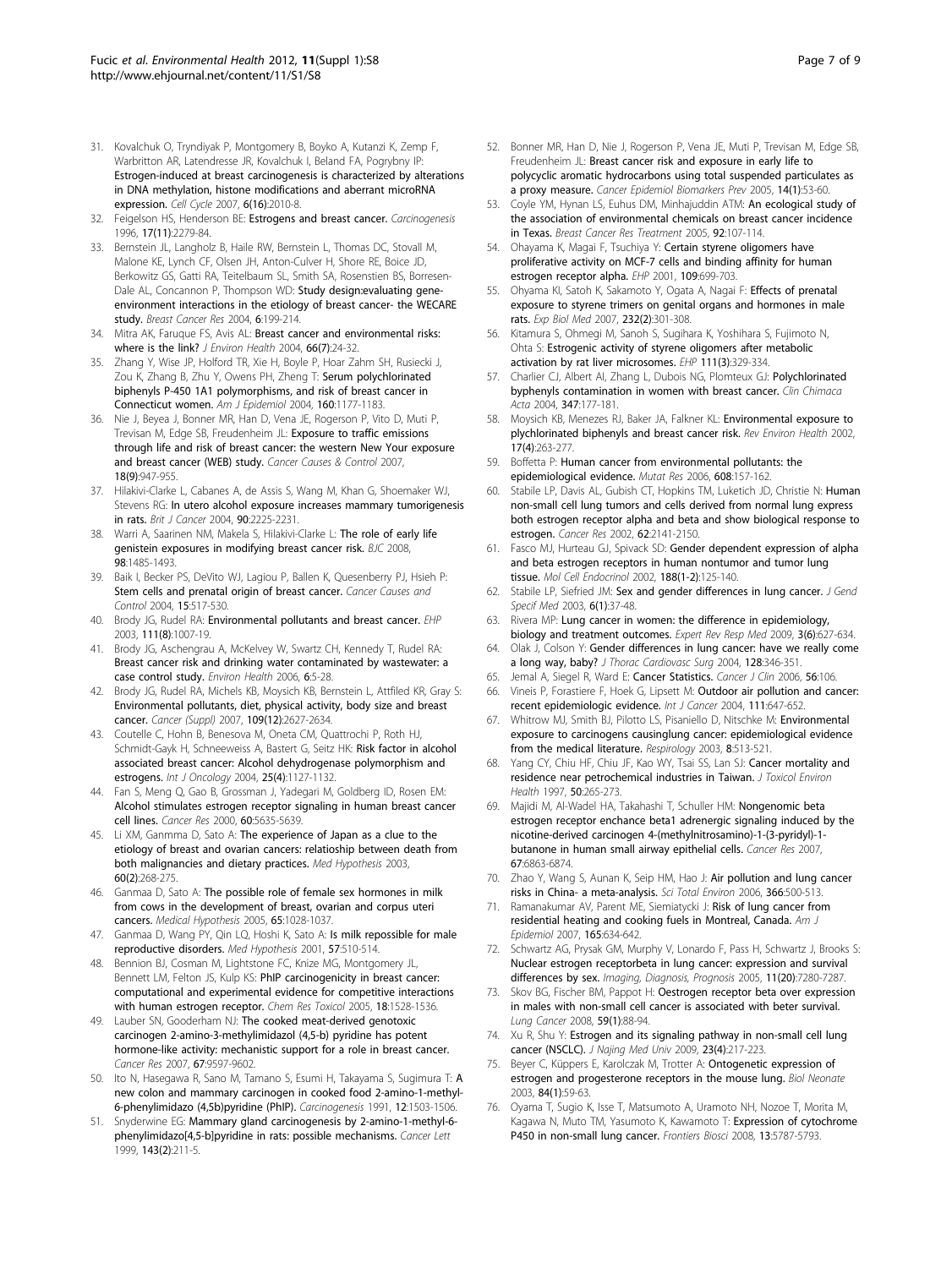- <span id="page-7-0"></span>77. Slatore CG, Chien JW, Au DH, Satia JA, White E: Lung cancer and hormone replacement therapy:association in the vitamins and lifestyle study. J Clin Oncol 2010, 28(9):1540-1546.
- 78. Matsuo K, Ito H, Yatabe Y, Hiraki A, Hirose K, Wakai K: Risk factors differ for non-small-cell lung cancer with and without EFGR mutation:assessment of smoking and sex by a case-control study in Japanese. Cancer Sci 2007, 98(1):96-101.
- 79. Samet JM: Environmental causes of lung cancer: what do we know in 2003? Chest 2004, 125:80-83.
- 80. Pauly JR, Slotkin TA: Maternal tobacco smoking, nicotine replacement and neurobeahavioural development. Acta Paediatrica 2008, 97(10):1331-1337.
- 81. Sarasin A, Schlumpf M, Muller M, Fleishmann I, Lauber ME, Lichtenstein : Adrenal-mediated rather than direct effects of nicotine as a basis of altered sex steroid synthesis in fetal and neonatal rat. Reprod Toxicol 2003, 17(2):153-162.
- 82. Muggi ME, Elbert JO, Robertson C, Hurt RD: Waking a sleeping ginat: the tobacco industry's response to the Polonium-210 issue. Am J Pub Health 2008, 98(9):1643-1650.
- 83. Raymond-Whish S, Mayer LP, O'Neal T, Martinez A, Sellers MA, Christian PJ, Marion SL, Begay C, Propper CR, Hoyer PB, Dyer CA: Drinking water with Uranium below the US EPA water standard causes estrogen receptordependent responses in female mice. EHP 2007, 115(12):1711-1716.
- 84. Beelen R, Hoek G, van den Brandt PA, Goldbohm RA, Fischer P, Schouten LJ, Jerrett M, Hughes E, Armstrong B, Brunekreef B: Long-term effects of traffic-related air pollution on mortality in a Ducth cohort (NLCS-AIR Study). EHP 2008, 116(2):196-202.
- 85. Laden F, Schwartz J, Speizer FE, Dockery DW: Reduction in fine particulate air pollution and mortality. Am J Respir Crit Care Med 2006, 173:667-672.
- 86. Misaki K, Suzuki M, Nakamura M, Handa H, Iida M, Kato T, Matsui S, Matsuda T: Aryl hydrocarbon receptor and estrogen receptor ligand activity of organic exctracts from road dust and diesel exhaust particulates. Arch Environ Contam Toxicol 2008, 55:199-209.
- 87. Ssempebwa JC, Carpenter DO, Yilmaz B, DeCaprio AP, O'Hehir DJ, Arcaro KF: Waste crankcase oil: an environmental contaminant with potential to modulate estrogenic responses. J Toxicol Environ Health, Part A 2004, 67:1981-1094.
- 88. Van de Wiele T, Vanhaecke L, Boeckaert C, Peru K, Headly J, Verstraete W, Siciliano S: Human colon microbiota trasnform polycyclic aromatic hydrocarbons to estrogenic metablites. EHP 2005, 113:6-10.
- 89. Klein GP, Hodge EM, Diamond ML, Yip A, Dann T, Stern G, Denison MS, Harper PA: Gas-Phase ambient air contaminants exhibit significant dioxin-like and estrogen-like activity in vitro. EHP 2006, 114(5):697-703.
- 90. Cohen AJ: Outdoor air pollution and lung cancer. EHP 2000, 108:743-750.
- 91. Parodi S, Baldi R, Benco C, Franchini M, Garrone E, Vercelli M, Pensa F, Puntoni R, Fontana V: Lung cancer mortality ina district of La Spezia (Italy) exposed to air pollution from industrial plants. Tumori 2004, 90:181-185.
- 92. Shen J, Liu J, Xie Y, Diwan BA, Waalkes MP: Fetal onset of aberrant gene expression relevant to pulmonary carcinogenesis in lung adenocarcinoma development induced by the utero arsenic exposure. Toxicol Sci 2007, 95(2):313-320.
- 93. Tanaka Y, Sasaki M, Kaneuchi M, Fujimoto S, Dahiya R: Estrogen receptor alpha polymorhism and renal cell carcinoma- possible risk. Mol Cellular Endocrinol 2003, 202:109-116.
- 94. Moyad MA: Review of potential risk factors for kidney (renal cell) cancer. Semin Urol Oncol 2001, 19:280-293.
- 95. Ilyasova D, Schwartz GG: Cadmium and renal cancer. Toxicol Applied Pharmacol 2005, 207:179-186.
- 96. Hopenhayn-Rich C, Biggs ML, Smith AH: Lung and kidney cancer mortality associated with arsenic in drinking water in Cordoba, Argentina. Int J Epidemiol 1998, 27:561-569.
- 97. Søreide K, Aagnes B, Møller B, Westgaard A, Bray F: Epidemiology of pancreatic cancer in Norway: trends in incidence, basis of diagnosis and survival 1965-2007. Scand J Gastroenterol 2010, 45(1):82-92.
- 98. Luke C, Price T, Karapetis C, Singhai N, Roder D: Pancreatic cancer epidemiology and survival in an Australia population. Asian Pac J cancer Prev 2009, 10(3):369-374.
- 99. Hariharan D, Saied A, Kocher HM: Analysis of mortality rates for pancreatic cancer across the world. HPB (Oxford) 2008, 10(1):58-62.
- 100. Sauerland C, Engelking C, Wickham R, Pearlstone DB: Cancers of the pancreas and hepatobilliary system. Seminars in Oncol Nursing 2009, 25(1):76-92.
- 101. Lowenfels AB, Maisonneuve P: Epidemiology and risk factors for pancreatic cancer. Best Practice & Res Clin Gastroenteol 2006, 20(2):197-209.
- 102. Konduri S, Schwartz RE: Estrogen receptor beta/alfa ratio predicts response of pancreatic cancer cells to estrogens and phytoestrogens. J Surgical Res 2007, 140:55-66.
- 103. Andren-Sandberg A, Hoem D, Backman PL: Other risk factors for pancreatic cancer: hormonal aspects. Ann Oncol 1999, 10(Suppl 4):131-132.
- 104. Trushin N, Leder G, El Bayoumy K, Hoffmann D, Beger HG, Henne-Bruns D, Ramadani M, Prokopcyk B: The tobacco carcinogen NNK is stereoselectively reduced by human pancreatic microsomes and cytosols. Langenbecks Ach Surg 2008, 393:571-579.
- 105. Kummer V, Maskova J, Zraly Z, Matiasovic J, Faldyna M: Effect of postnatal exposure to benz(a)pyrene on the uterus of immature rats. Exp Toxicol Pathol 2007, 59(1):69-76.
- 106. Bogush TA, Dudko EA, Beme AA, Bogush EA, Polotskii BE, Tiuliandin SA, Davydov MI: Estrogen receptor expression in tumors different from breast cancer. Antibiot Khimioter 2009, 54(7-8):41-49.
- 107. Ben-Porath I, Thomson MW, Carey VJ, Ge R, Bell GW, Regev A, Weinberg RA: An embryonic stem cell-like gene expression signature in poorly differentiated aggressive human tumors. Nat Genet 2008, 40(5):499-507.
- 108. Batistatou A, Kyzas PA, Goussia A, Arkoumani E, Voulgaris S, Polyzoidis K, Agnantis NJ, Stefanou D: Estrogen receptor beta (ERbeta) protein expression correlates with BAG-1 and prognosis in brain glial tumours. J Neurol 2006, 77(1):17-23.
- 109. Estrada M, Varshney A, Ehrilich BE: Elevated testosterone induces apoptosis in neuronal cells. Biol Chem 2006, 281(35):25492-25501.
- 110. Liu CC, Chen CC, Wu TN, Yang CY: Association of brain cancer with residential exposure to petrochemical air pollution in Taiwan. J Toxicol Environ Health, Part A 2008, 71:310-314.
- 111. Huyghe E, Plante P, Thonneau PF: Testicular cancer variations in time and sapce in Europe. Eur Urol 2007, 51:621-628.
- 112. Maffezzini M: TC incidence increasing: spread the word. European Urology 2007, 51:596-597.
- 113. Cavaco JE, Laurentino SS, Barros A, Sousa M, Socorro S: Estrogen receptors alpha and beta in human testis: both isoforms are expressed. Syst Biol Reprod Med 2009, 55(4):137-144.
- 114. Delbes G, Duquenne C, Szenker J, Taccon J, Habert R, Levacher C: Developmental changes in testicular sensitivity to estrogens through feral and neonatal life. Toxicol Sci 2007, 99(1):234-243.
- 115. Kaijser M, Akre O, Cnattinius S, Ekbom A: Maternal lung cancer and testicular cancer risk in the offspring. Cancer Epidemiol Biomarkers, Prevention 2003, 12:643-646.
- 116. Swerdlow AJ, Stiller CA, Wilson LM: Prenatal factors in the aetiology of testicular cancer: an epidemiological study of childhood testicular cancer deaths in Great Britain, 1953-73. J Epidemiol Community Health 1982, 36(2):96-101.
- 117. Smith LM, Cloak CC, Poland RE, Torday J, Ross MG: Prenatal nicotine increase testosterone levels in the fetus and females offspring. Nicotine Tob Res 2003, 5(3):369-374.
- 118. Storgaard L, Bonde JP, Olsen J: Male reproductive disorders in humans and prenatal indicators of estrogen exposure. A review of published epidemiological studies. Reprod Toxicol 2006, 21(1):4-15.
- 119. McLachlan JA, Simpson E, Martin M: Endocrine disrupters and female reproductive health. Best Pract Res Clin Endocrinol Metab 2006, 20(1):63-75.
- 120. Drummond E, Fuller PJ: The importance of ERbeta signalling in the ovary. J Endocrinol 2010, 205(1):15-23.
- 121. Amram-Benamran ML, Cochet S, Petignat P, Sappino AP: Ovarian cancer screening: recommendations for clinical pratice. Rev Med Suisse 2010, 6(250):1066-1068.
- 122. Henson MC, Chedrese PJ: Endocrine disruption by cadmium, a common environmental toxicant with paradoxical effects on reproduction. Exp Biol Med 2004, 229:383-392.
- 123. Grant WB: An ecologic study of dietary and solar ultraviolet-B links to breast carcinoma mortality rate. Cancer 2002, 94(1):272-281.
- 124. El-Zein R, Conforti-Froes N, Au WW: Interactions between genetic predisposition and environmental toxicants for development of lung cancer. Environ Mol Mutagenesis 1997, 30:196-204.